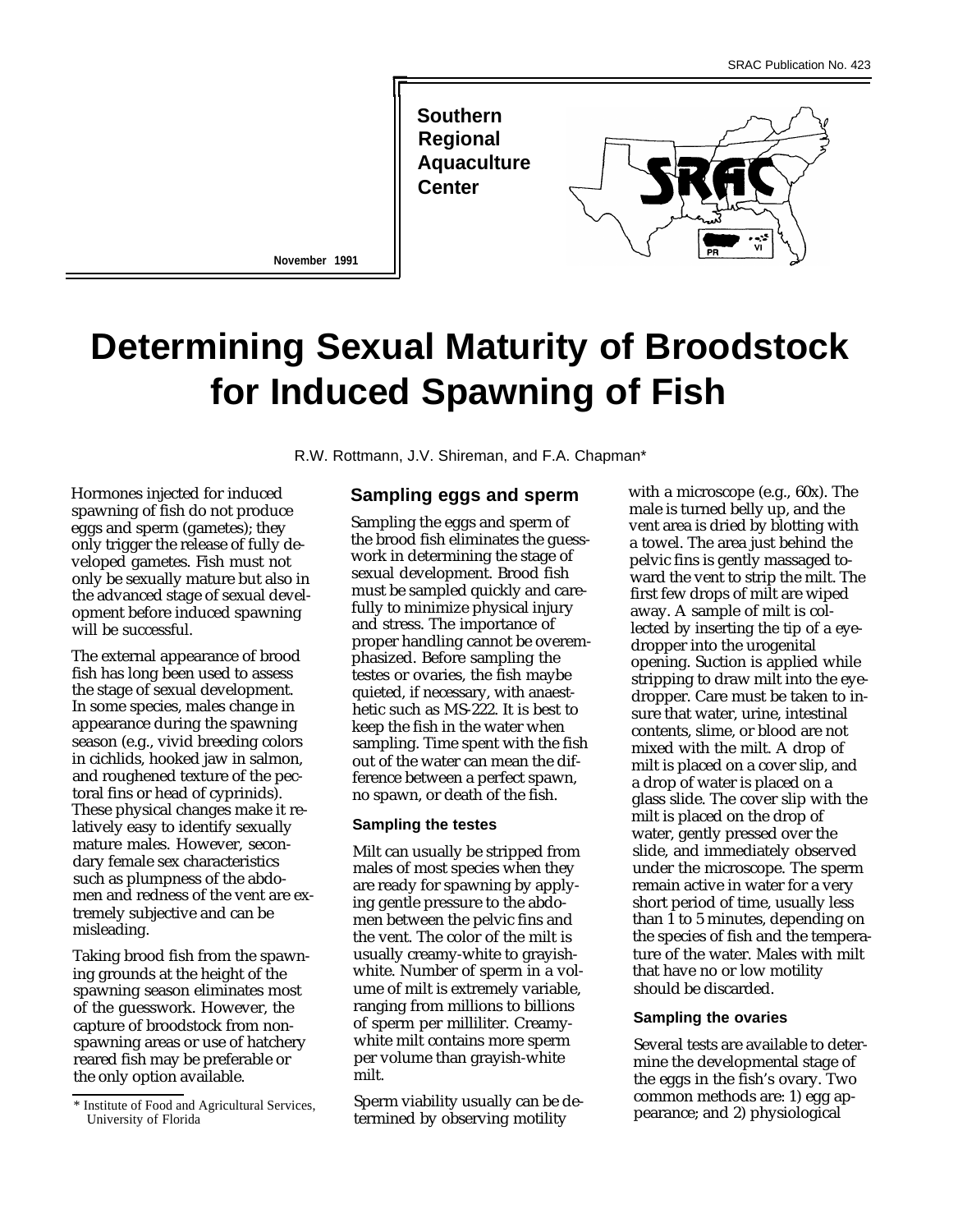state of the egg. Both require that an egg sample be taken from the fish. For species that reproduce during a precise spawning season, only a small number of females need be sampled to get an indication of their stage of development. However, if there is a wide variability in egg development, it is best to sample each female.

The ovaries can be sampled with either a rigid or flexible tube (catheter). Rigid catheters are usually made from lengths of glass or hard plastic tubing. Flexible catheters are prepared from lengths of polyethylene or vinyl tubing. The catheters must have an outer diameter small enough to be inserted through the genital opening and sufficient inner diameter to accommodate the eggs. The leading edge of the catheter should also be smoothed or rounded to prevent damage to the fish.

To collect an egg sample, the catheter is inserted through the genital opening and rotated, while gently threading it down the oviduct into the ovary (Figure 1). Forceful pressure will puncture the oviduct or ovarian wall, Sampling with a flexible catheter minimizes damage to the oviduct, and it will not break off in the fish if she struggles when the tube is inserted. If resistance is felt, the tube should be removed and reintroduced at a slightly different angle. If necessary, suction may be applied to the catheter by mouth or a syringe to draw a small number of eggs into the tube.

In China, a metal or plastic rod with a rounded-conical end and a cavity cut in the rod (Figure 2) is used to sample the ovaries of Chinese carps. The rounded tip is inserted in the genital opening, and because of its shape, does not puncture the curved oviduct. Once the cavity of the rod is in the ovary, it is rotated one full turn and withdrawn. The eggs are retained in the cavity.

An egg sample can also be taken from sturgeon and paddlefish by making a small (20 mm) incision





**end and a cavity cut in the rod used to sample the ovaries of Chinese carps.**

along the belly of the fish. First, a Table 1. The color of ripe eggs<br>small amount of physiological sa-also varies with the species of f ible tube. The tube is inserted through the incision into the ovary, and the saline solution is released. Suction is applied to draw a small number of eggs into the

tube. The incision is closed with a half-circle surgical needle and suture material (Figure 3); the area is then treated with an antibiotic.

# **Determining egg maturity**

## **Visual examination**

The diameter and general appearance of the egg are indicators of development. Approximate diameters of ripe eggs of different species of fish are presented in small amount of physiological sa-<br>line solution is drawn into a flex-<br>Immature eggs are much smaller Immature eggs are much smaller than ripe eggs and are usually nearly clear or opaque white or yellow, depending on the fish species. Eggs that have begun to break down (resorb) in the ovary appear whitish in color. Under

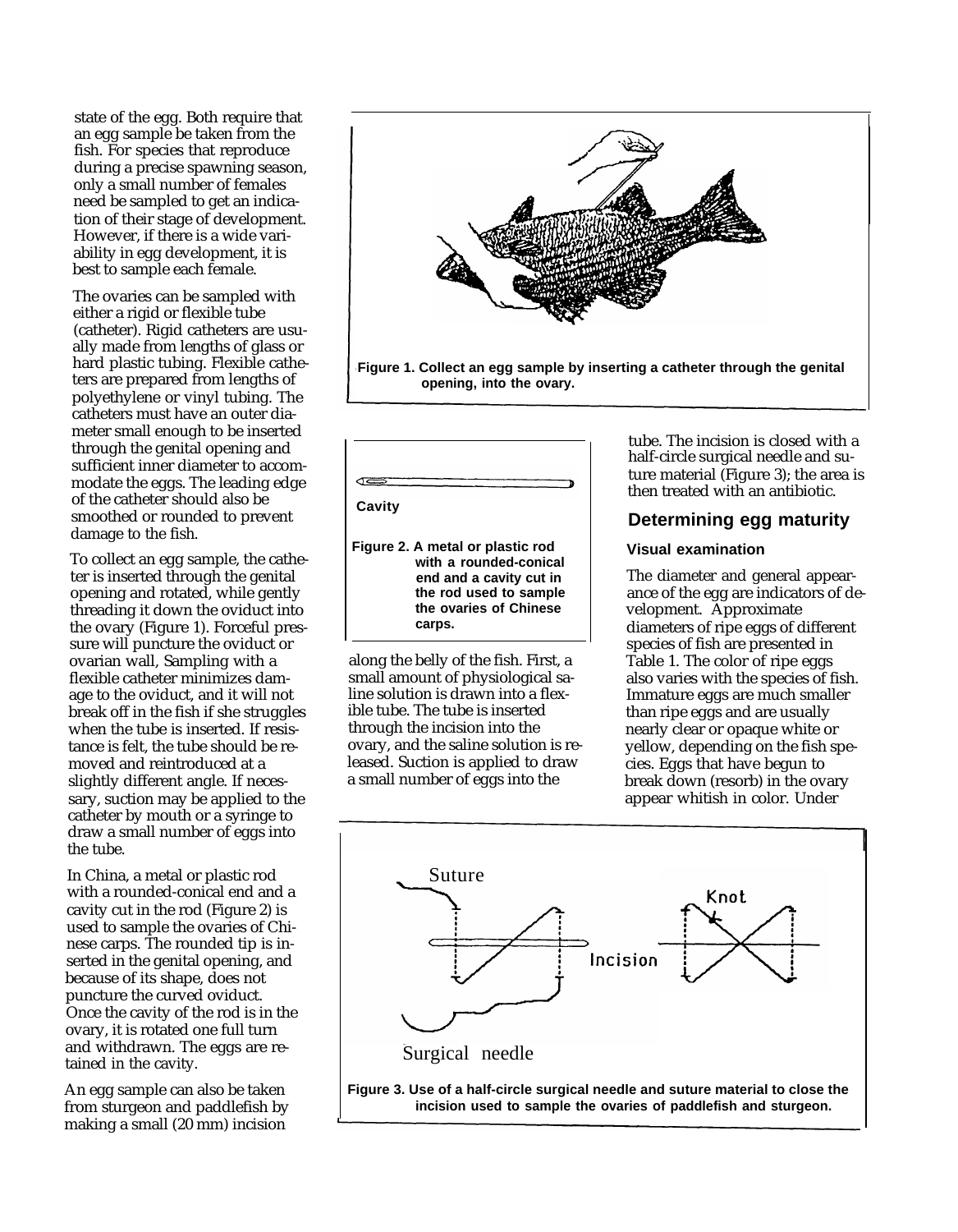| <b>Species</b>                            | <b>Diameter</b> |
|-------------------------------------------|-----------------|
| Bighead carp (Hypophthalmichthys nobilis) | $0.9 - 1.2$ mm  |
| Channel catfish (Ictalurus punctatus)     | $2.3 - 2.8$ mm  |
| Common carp (Cyprinus carpio)             | $0.9 - 1.2$ mm  |
| Grass carp (Ctenopharyngodon idella)      | $0.9 - 1.2$ mm  |
| Gray mullet (Mugil cephalus)              | $0.6 - 0.8$ mm  |
| Red-tailed black shark (Labeo bicolor)    | 1.0-1.4 mm      |
| Snook <i>(Centropomus sp.)</i>            | $0.6 - 0.7$ mm  |
| Striped bass (Morone saxatilis)           | $1.0 - 1.2$ mm  |
| Sturgeon (Acipenser sp.)                  | $3.5 - 4.0$ mm  |
| White bass (Morone chrysops)              | $0.6 - 0.7$ mm  |

the microscope, eggs that have begun to resorb appear irregular in composition, and the egg contents appear to have pulled away from the cell membrane (Figure 4). Eggs that have begun to resorb often appear soft or partially deflated rather than firm and round.



The eggs of some species of fish (e.g. striped bass, white bass, snook) progressively clear or become transparent as they near ovulation. This process is the result of coalescence of the oil droplets into several large droplets and then into a single oil globule. This clearing of the egg is used to estimate the time of ovulation. Only eggs of fish that are within 15 hours of ovulation can be accurately staged

using this method. Immature eggs appear much smaller and remain opaque following hormone injection.

## **Position of the nucleus in the egg**

Movement of the nucleus (germinal vesicle) from the center of the egg to the edge (germinal vesicle migration) is a preliminary step to ovulation. Observing the position of the nucleus is a good method of determining egg development. The nucleus of an egg in the resting phase is located in the center (Figure 5). As the egg matures the nucleus moves to the end (animal pole) that contains the opening(s) (micropyle) through which the sperm enters. When the nucleus is near one edge of the egg (Figure 6), the eggs are considered ripe and the fish should be injected for







hormone-induced spawning. The time interval for migration of the nucleus of the egg varies between species and is affected by environmental parameters, especially water temperature.

The nucleus can be observed in some species (e.g., goldfish, common carp, grass carp, bighead carp, snook, red drum, pompano, red-tailed shark, rainbow shark) by placing a cover slip over the eggs on a glass slide. The weight of the cover slip slightly compresses the egg. When lighted from below, the nucleus appears as an translucent circle in the opaque egg when viewed under a microscope or hand lens. The orientation of the egg on the slide will determine the observed position of the nucleus (i.e., if the animal pole is toward the cover slip or slide, the nucleus will appear to be in the center). However, if the nuclei of a great majority of the eggs in the sample are near the edge or off-center, there is a high probability that the eggs are ripe.

Clearing solutions have been used to facilitate viewing of the nucleus, especially in species with eggs that are too opaque to use the "cover slip" technique. A solution of 60 percent ethanol, 30 percent formalin, and 10 percent glacial acetic acid by volume has shown to be effective. Within 5 to 20 minutes in the solution, the nucleus of the egg can be seen.

To determine the position of the nucleus in sturgeon and paddle-